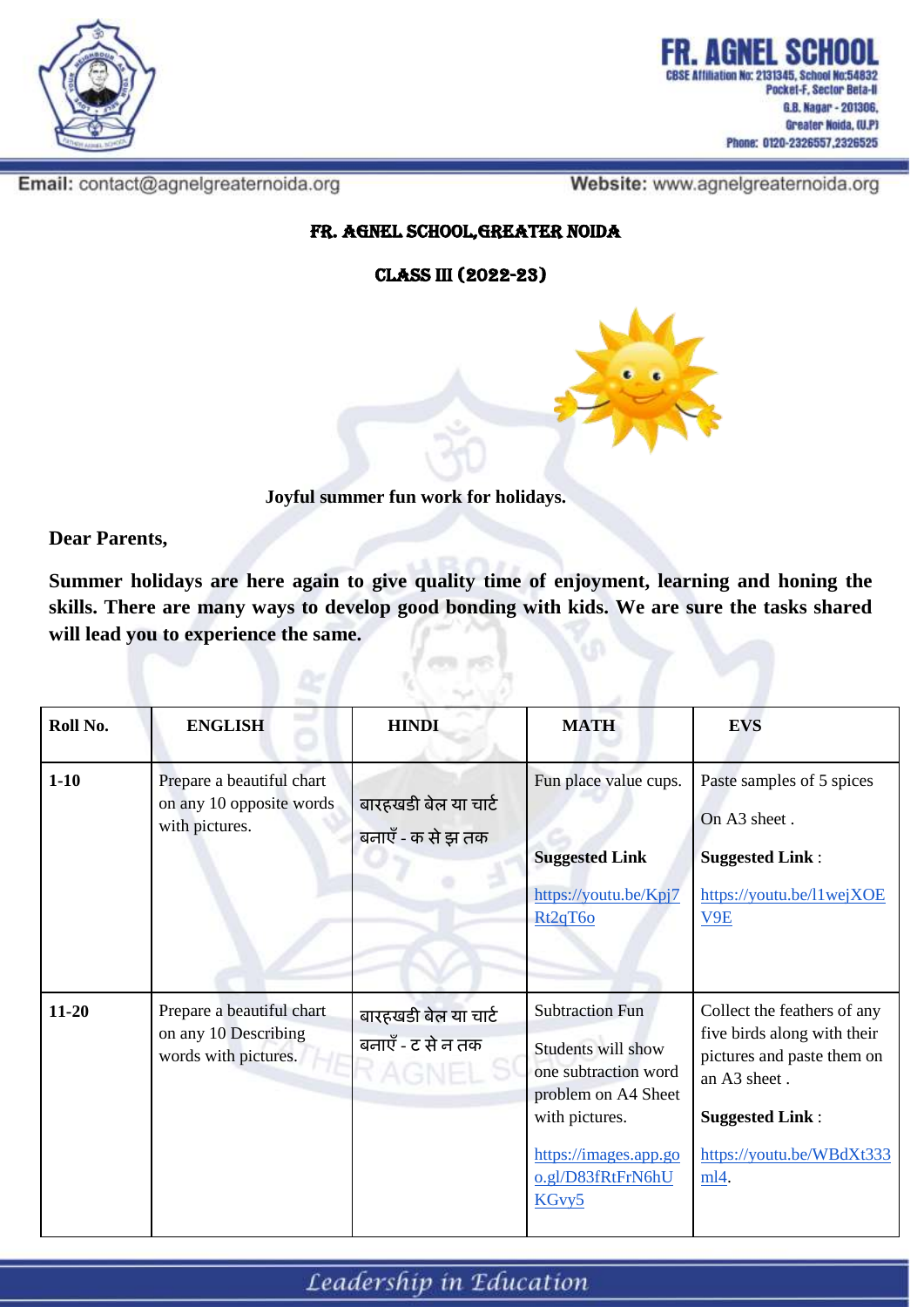

### Email: contact@agnelgreaternoida.org

Website: www.agnelgreaternoida.org

| $21 - 30$             | Prepare a beautiful chart<br>on Articles with 5 suitable<br>examples with pictures.                         | बारहखडी बेल या चार्ट<br>बनाएँ - प से व तक   | Place Value Sliders.<br><b>Suggested Link:</b><br>https://youtu.be/HS9s<br><b>Q2JPdGM</b> | Make a jigsaw puzzle on<br>any animal / bird<br><b>Suggested Link:</b><br>https://youtu.be/BIqWH_Jv<br>9 <sub>ho</sub>          |
|-----------------------|-------------------------------------------------------------------------------------------------------------|---------------------------------------------|-------------------------------------------------------------------------------------------|---------------------------------------------------------------------------------------------------------------------------------|
| $31 - 40$             | Prepare a beautiful chart<br>on Proper Noun and<br>common Noun with<br>pictures<br>(any 5 Examples of both) | बारहखडी बेल या चार्ट<br>बनाएँ - श से श्र तक | Division Wheel<br><b>Suggested Link</b><br>https://youtu.be/alcw<br>eL9JsdU               | Paste any five animals<br>made with dried leaves on<br>A 3 sheets<br><b>Suggested Link:</b><br>https://youtu.be/1-<br>vp9qsN3nw |
| Date of<br>submission | 11th July, 2022                                                                                             | 12th July, 2022                             | 13th July, 2022                                                                           | 14th July, 2022                                                                                                                 |

### (Compulsory for all)

| <b>Subject</b> | <b>Task</b>                                                                                                                                                                                                                                                                                                                                                                                                                                                                                                                            | Date of submission |
|----------------|----------------------------------------------------------------------------------------------------------------------------------------------------------------------------------------------------------------------------------------------------------------------------------------------------------------------------------------------------------------------------------------------------------------------------------------------------------------------------------------------------------------------------------------|--------------------|
| English        | *Write Cursive writing one page everyday (date wise) on 46 pages notebook.<br>*Read any one story book and write about your favourite character from the story<br>in A4 sheet. Make a face mask/stick puppet also and bring it on 5th July to the<br>School.<br><b>Suggested books:</b><br>Peter Rabbit by Beatrix Potter<br>The Blue Umbrella by Ruskin Bond<br>The Gopi Diaries coming home by Sudha Murthy<br>Adventure stories for children by Ruskin Bond.<br>(You are free to choose any other story book as per your interest.) | 11th July, 2022    |
|                |                                                                                                                                                                                                                                                                                                                                                                                                                                                                                                                                        |                    |

## Leadership in Education